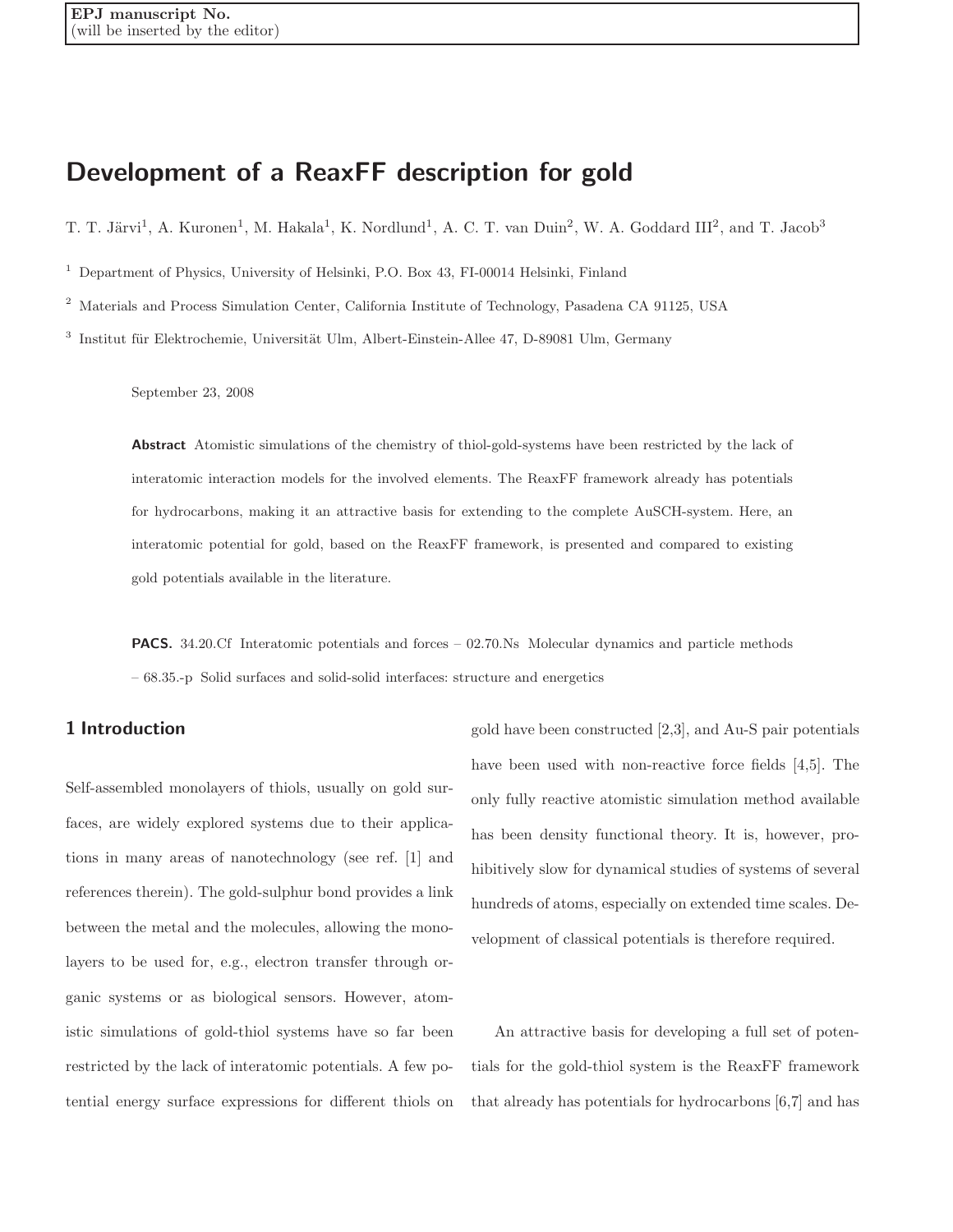also been used for metals [8,9,10,11]. It also has the advantage of being able to treat Coulomb interactions.

To this end, we presently introduce a ReaxFF potential for gold and give a review of other available gold potentials.

## 2 Force field optimization

The ReaxFF potential functions and fitting methods have been described in detail elsewhere (see refs. [6,12]). For a single metallic element, it has been shown [10,9] that one already obtains a good description with a subset of possible interactions, the total energy of the system consisting of three terms,

$$
E_{\text{system}} = E_{\text{bond}} + E_{\text{over}} + E_{\text{vdW}},\tag{1}
$$

with  $E_{\text{bond}}$  and  $E_{\text{vdW}}$  describing bonds and van der Waals interactions, respectively, and  $E_{over}$  correcting for possible over-coordinations.

Here we present a potential for gold, optimized against a database of ab initio density functional theory (DFT) and experimental values for energies and bond lengths of various bulk and surface systems and the dimer, discussed in detail later. The potential functions and parameters are detailed in appendix A. A potential input file is also available as supporting information for this article.

Most of the ab initio data were produced using the Vienna ab initio simulation package (VASP) [13,14,15,16] and the plane-augmented-wave method and pseudopotentials [17,18] in the local density approximation (LDA). LDA was found to give a better description of the lattice constant and bulk modulus of gold than what was obtained with the PBE gradient correction [19]. However, since PBE describes small clusters better, as demonstrated in refs. [20,21,22], it was used for the dimer. These calculations were done using Gaussian 03 [23] with a basis set described in ref. [24] (basis III). The LDA and PBE results of several systems are compared in detail below, where the potential properties are discussed.

In the following section we detail the new potential's properties while simultaneously reviewing existing Au potentials available in literature. The existing potentials considered are summarized in table 1. Of the corrected effective medium method (CEM) potential we used a version that was smoothly joined to the universal repulsive Ziegler-Biersack-Littmark potential [25] at short distances. This modification does not change the equilibrium properties, though.

| potential                     | ref.              |
|-------------------------------|-------------------|
| Foiles et al. (FBD)           | [26]              |
| Glue model                    | [27]              |
| $MD/MC-CEM$ (CEM)             | [28, 29, 30]      |
| Voter                         | $\left[31\right]$ |
| $Cleri-Rosato(C-R)$           | $\left[32\right]$ |
| Cai and Ye $(CY)$             | $\left[33\right]$ |
| Kallinteris et al. (KAL)      | $\left[34\right]$ |
| Chamati and Papanicolaou (CP) | 35                |
| Grochola et al. (GRS)         | [36]              |

Table 1. Existing potentials for gold that were used for comparison.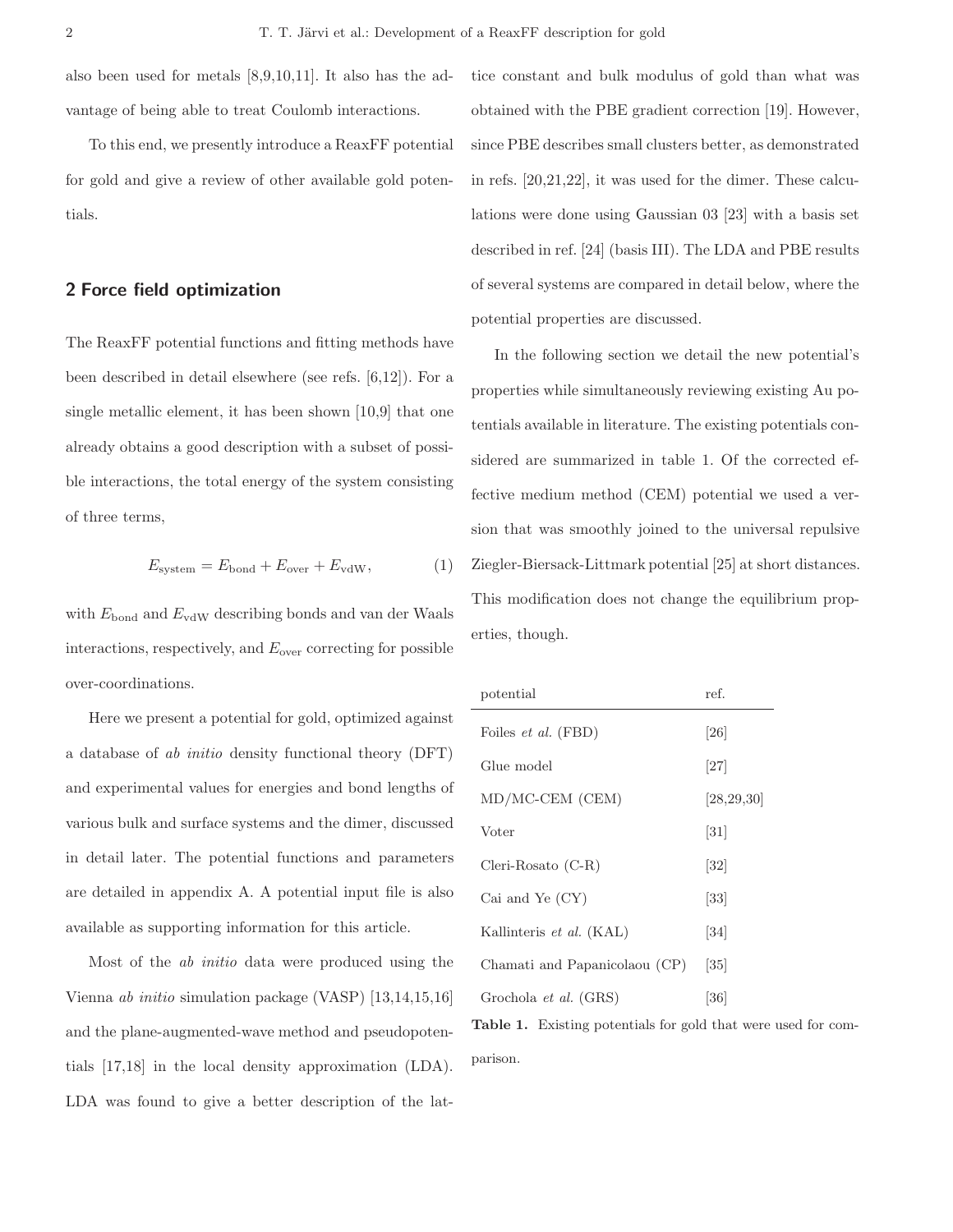## 3 Results and discussion

#### 3.1 Bulk phases

For the bulk phases of gold (fcc, hcp, bcc, sc, and diamond), the *ab initio* equations of state were included in the fitting database. Figures 1 and 2 show the energyvolume curves for the phases, while table 2 summarizes the main bulk properties as evaluated with the optimized potential and a comparison to corresponding experimental and DFT values.

The fcc and hcp equations of state are well reproduced. On the other hand, the bcc, sc and diamond structures were found to collapse under an NPT simulation, even at temperatures of a few ten K, and can be regarded as unstable. Because of the functional form chosen for the potential, we were not able to fit the hcp-fcc energy difference nor the elastic constants (see table 2), but as the intended application is geared towards surface phenomena, this was not considered a major drawback. However, the bulk modulus obtained with the optimized potential reproduced roughly the experimental value. Of the DFT methods, LDA gives a clearly better description of the equation of state of fcc gold, the bulk modulus being 6 % higher than the experimental value. PBE on the other hand underestimates the value by 25 % (see table 2). Note, however, that the effect of zero point vibrations was ignored.

All of the reviewed gold potentials were fitted to the elastic constants, reproducing roughly either the experimental room temperature or the 0 K bulk modulus (see table 2). We shall not review the bulk properties of other potentials in detail, however, as they are usually readily available in the original publications, and differences between them are small.

Simulating bulk fcc gold with the present potential gave a lattice constant of  $4.07 \text{ Å}$  at  $300 \text{ K}$  with a thermal expansion coefficient of  $\sim 9.10^{-6} \text{ K}^{-1}$ , the experimental value being  $14.10^{-6} K^{-1}$  [37]. The thermal expansion seems to be somewhat weaker compared to the FBD, GRS, and Glue potentials for which it was evaluated in ref. [36].

The melting point of gold with the optimized potential was determined using a standard procedure where the evolution of a half crystalline, half molten system was followed at different temperatures to see whether the solid or molten phase would start to grow. The crystalline side of the solid-melt interface was a (100) surface. A melting point of  $(2125 \pm 25)$  K was obtained. The fact that the value is high can be understood by the too high values of the vacancy formation energy  $(E_{\text{vac}})$  and  $c_{44}$  (see table 2), since these properties have been shown to have an indirect correlation with the melting point [38,39,40,41,42].

#### 3.2 Surface properties

Surface energies are hard to obtain accurately with many interatomic potentials. Embedded-atom-method-type potentials for example often underestimate them since they were generated to describe bulk properties. This is also the case for the present potential, although the underestimation is not too severe. Energies for the (100) and (111) surfaces are shown in table 3 and compared to other po-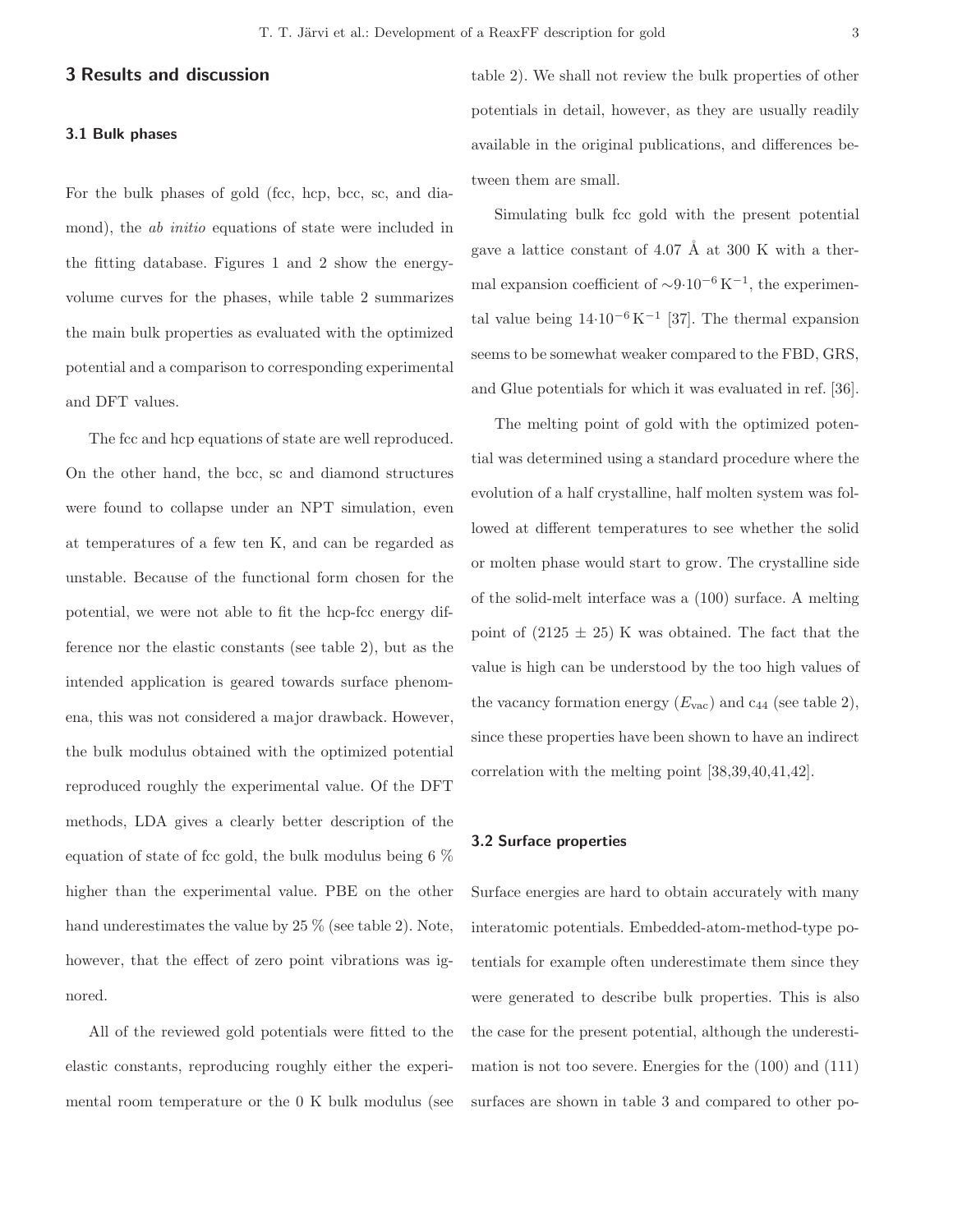

Figure 1. Equations of state for fcc and hcp (inset) gold. The energies are with respect to the fcc equilibrium.



Figure 2. Equations of state for bcc, sc, and diamond structured gold. The energies are with respect to the fcc equilibrium.

tentials. The DFT results in the table were obtained with VASP using a four-layer slab model with  $3 \times 3$  unit cells for the (100) and  $4 \times 2$  for the (111) surface. (The (111) unit cells refer to orthogonal ones with 2 atoms per layer.) These slabs resulted in surface defect coverages of about 6 %. A k-point sampling of  $8 \times 8 \times 1$  and an energy cutoff of 520 eV was used, giving convergence to about  $\pm 1$  for the last given digit in table 3.

The Au(100) surface reconstructs in a hexagonal-like pattern for which the surface energy is  $\sim 0.04$  J/m<sup>2</sup> lower than that for the unreconsructed surface [46]. As a model of the reconstruction, we used the minimal commensurate  $p(1\times5)$  unit cell provided by ref. [47]. The reconstruction is unfortunately unstable with the present potential, the first layer atoms occupying adatom positions after relaxation.

Out of the other potentials considered here, the glue model gives correct behaviour, although the reconstruction is somewhat overstabilized, the energy difference to the unreconstructed surface being  $0.4 \text{ J/m}^2$ . None of the other potentials reproduced the reconstruction, relaxing into configurations similar to that given by the present one [48,36,49]. However, while the glue model was correct in this respect, its transferability is limited, as it gives unphysical behaviour for the dimer and the (111) adatom (see below).

Besides surfaces, important low-coordinated cases are the adatom and surface vacancy formation energies. Table 3 shows the cases of (100) and (111) surfaces. The surface vacancy energies are defined as  $E_{\text{vac}} = E_{\text{ads}} + E_{\text{coh}}$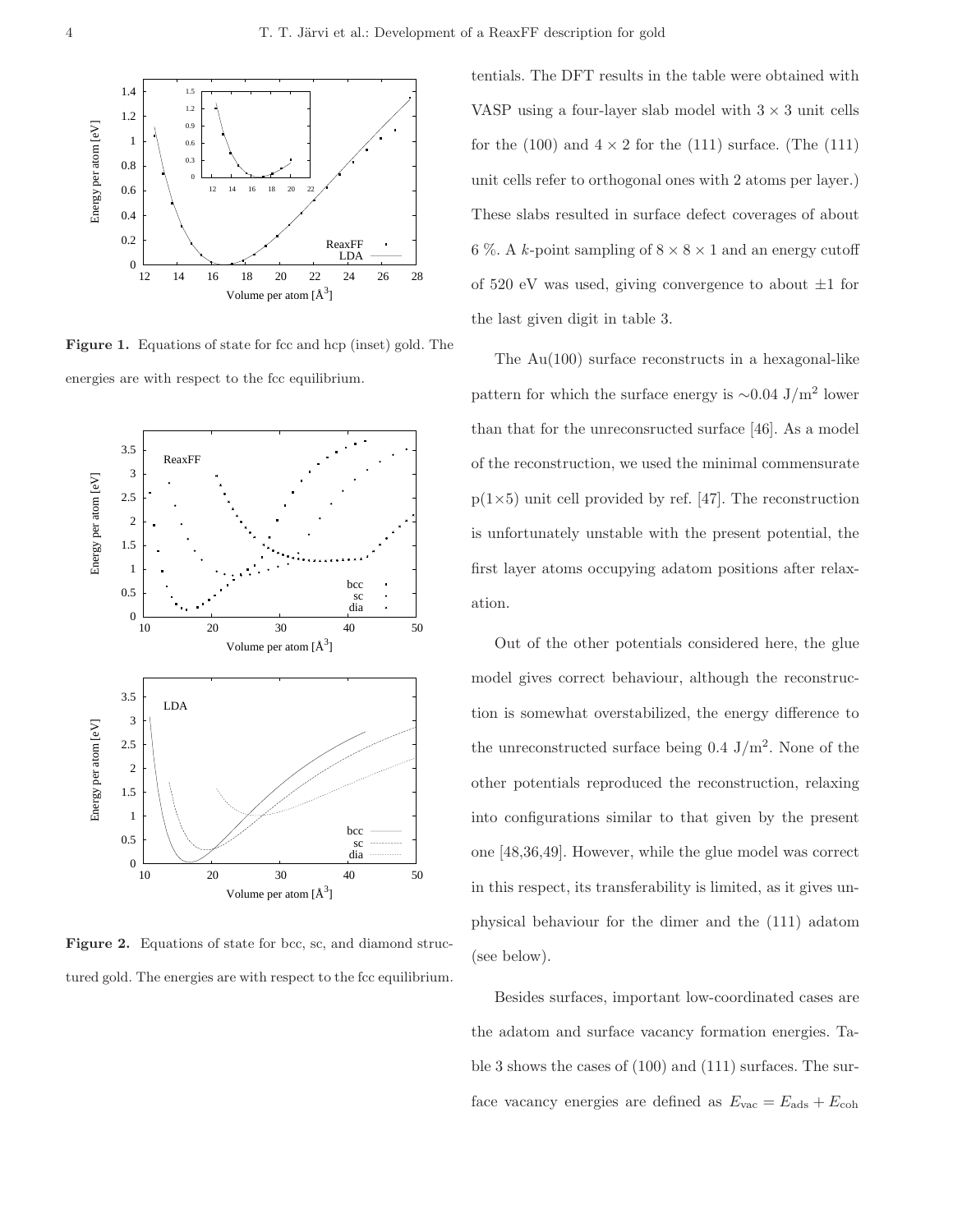and the adatom energies as  $E_{\text{data}} = E_{\text{des}} - E_{\text{coh}}$ , where  $E_{\text{ads}}$  is the adsorption energy and  $E_{\text{des}}$  the desorption energy, that is, the energy change required to bring an atom to the surface from vacuum, and to remove one from the surface. Note that for the DFT methods, the energy given by VASP for an atom in vacuum (-0.29 eV for PBE and -0.12 eV for LDA) was substracted from all physical energies. With the glue potential, the (100) adatom was not stable, being pulled into the surface to an interstitial-like position. The same was true for the (111) fcc adatom. It seems that these effects are related to the too high stabilization of the reconstructed (100) surface.

#### 3.3 Dimer

The dimer provides a stringent test for potential properties at low coordination. The energy vs. distance curve is shown in fig. 3 and the equilibrium values in table 4. Values calculated with other potentials and DFT are shown for comparison.

The present potential gives a good description of the equilibrium and repulsive parts of the dimer curve, but the dissociation happens in a somewhat short interval. Of the other potentials, FBD gives a too tightly bound and short dimer, while Voter and CEM (not shown) give very good reproduction of DFT data. Of these, at least CEM was fit to the dimer. Surprisingly, the glue potential gives a completely unphysical dimer. This seems to be the reason it was found to underbind monatomic gold wires in ref. [51]. Also the GRS dimer is severely underbound, with a spurious minimum at around  $2 \text{ Å}$ .



Figure 3. Dimer dissociation curves as calculated by the present potential, other potentials, and PBE-DFT.

### 4 Conclusions

We have developed a potential to describe gold in the ReaxFF framework, with emphasis on low-coordinated systems. The potential parameters are available as supporting information for this article. The surface energetics of the potential compare very well with other potentials and density functional calculations, and the gold dimer is well reproduced. The present work is also an important step towards extending the range of ReaxFF interaction towards complete simulation of gold-thiol chemistry, as well as other applications where gold surfaces and particles play a crucial role.

We would like to thank Dr. H. Häkkinen for useful discussions. This work was performed within the Finnish Centre of Excellence in Computational Molecular Science (CMS), financed by the Academy of Finland and the University of Helsinki. We also gratefully acknowledge the grants of computer time from CSC, the Finnish IT centre for science. T. Jacob gratefully acknowledges support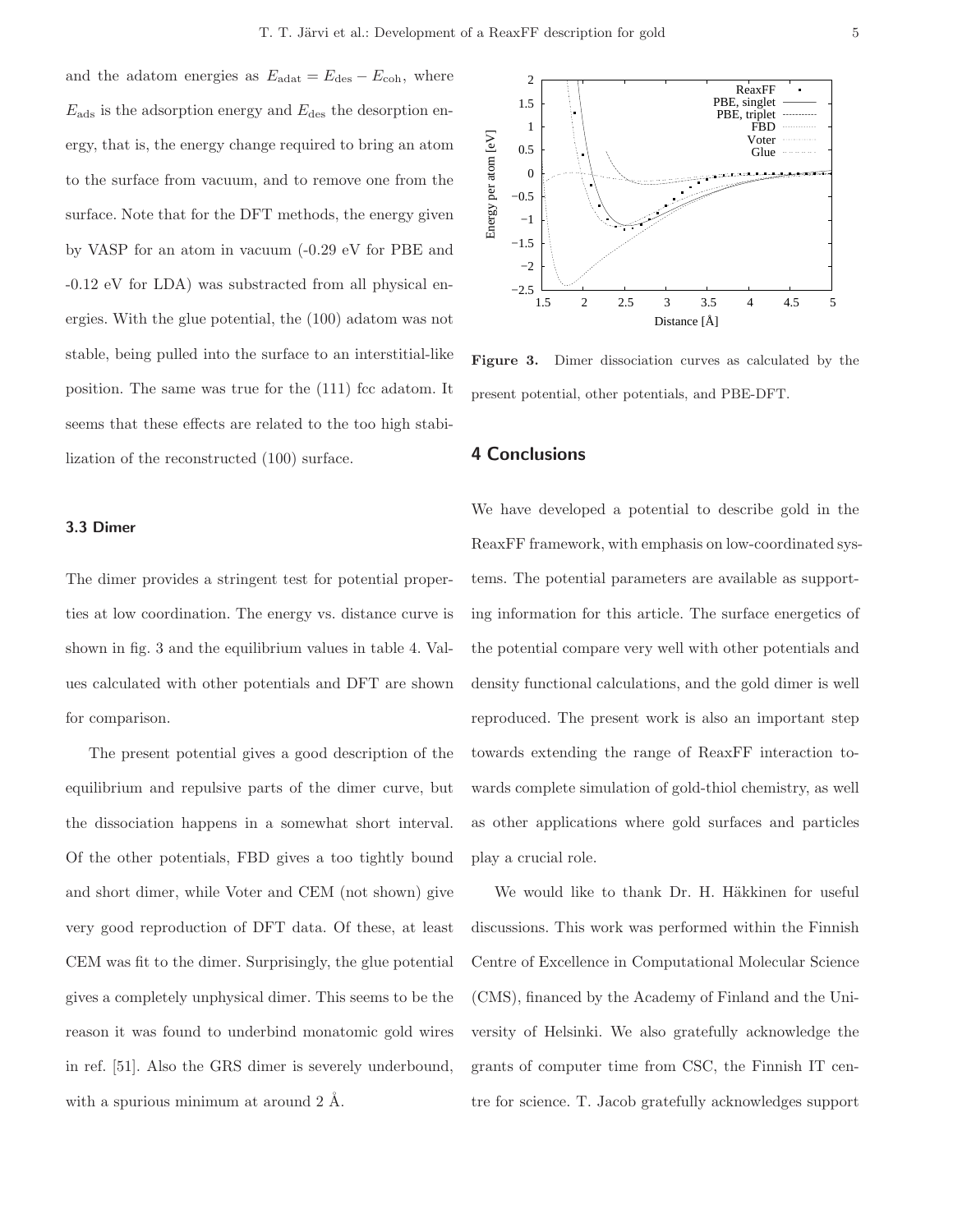by the "Deutsche Forschungsgemeinschaft" (DFG) within the Emmy-Noether-Program, the "Fonds der Chemischen Industrie" (FCI), and the Alexander von Humboldt foundation (AvH).

## A Potential functions and parameters

In this appendix, we detail the interactions that were used in fitting the present potential for gold (see eq.  $(1)$ ), as well as the optimized parameters. The bond energy is

$$
E_{\text{bond}} = -D_e^{\sigma} B O_{ij}^{\sigma} \exp \left[ p_{be1} \left( 1 - \left( B O_{ij}^{\sigma} \right)^{p_{be2}} \right) \right], \quad (2)
$$

where the bond-order of the bond between atoms  $i$  and  $j$ is given by

$$
BO_{ij}^{\sigma} = \exp\left[p_{bo1}\left(\frac{r_{ij}}{r_0^{\sigma}}\right)^{p_{bo2}}\right].
$$
 (3)

The van der Waals energy is described by a distancecorrected Morse potential and is given by

$$
E_{\text{vdW}} = T(r_{ij}) D_{vdW} \left\{ \exp \left[ \alpha_{ij} \left( 1 - \frac{f_{13}(r_{ij})}{r_{vdW}} \right) \right] - 2 \exp \left[ \frac{1}{2} \alpha_{ij} \left( 1 - \frac{f_{13}(r_{ij})}{r_{vdW}} \right) \right] \right\}, \tag{4}
$$

where

$$
f_{13}(r_{ij}) = \left[r_{ij}^{p_{vdW1}} + \gamma_w^{-p_{vdW1}}\right]^{\frac{1}{p_{vdW1}}} \tag{5}
$$

and the Taper correction, taking the term smoothly to zero at a cutoff distance,  $R_{\text{cut}}$ , of 10 Å, is given by

$$
T(r) = \frac{20}{R_{\text{cut}}^7} r^7 - \frac{70}{R_{\text{cut}}^6} r^6 + \frac{84}{R_{\text{cut}}^5} r^5 - \frac{35}{R_{\text{cut}}^5} r^5 + 1. \tag{6}
$$

The overcoordination correction for atom  $i$  is calculated as

$$
E_{\text{over}} = \frac{\sum_{j=1}^{nbond} p_{ovun1} D_e^{\sigma} B O_{ij}}{\Delta + \text{Val}} \Delta \left[ 1 + \exp \left( p_{ovun2} \Delta \right) \right]^{-1},\tag{7}
$$

where

$$
\Delta = -\text{Val} + \sum_{j=1}^{nbonds} BO_{ij},\tag{8}
$$

and the sums are over the bonds from atom  $i$  to its neighbours.

The potential parameters are given in table 5.

## References

- 1. J.C. Love, L.A. Estroff, J.K. Kriebel, R.G. Nuzzo, G.M. Whitesides, Chem. Rev. 105, 1103 (2005)
- 2. K.M. Beardmore, J.D. Kress, N. Grønbech-Jensen, A.R. Bishop, Chem. Phys. Lett. 286, 40 (1998)
- 3. B. Jeon, J.D. Kress, N. Grønbech-Jensen, Phys. Rev. B 76, 155120 (2007)
- 4. S. Jiang, Mol. Phys. 100(14), 2261 (2002)
- 5. L. Zhang, W.A. Goddard III, S. Jiang, J. Chem. Phys. 117(15), 7342 (2002)
- 6. A.C.T. van Duin, S. Dasgupta, F. Lorant, W.A. Goddard III, J. Phys. Chem. A 105(41), 9396 (2001)
- 7. K. Chenoweth, A.C.T. van Duin, W.A. Goddard, III, J. Phys. Chem. A 112, 1040 (2008)
- 8. Q. Zhang, T. Çağin, A.C.T. van Duin, W.A. Goddard III, Y. Qi, J. Louis G. Hector, Phys. Rev. B 69, 045423 (2004)
- 9. J. Ludwig, D.G. Vlachos, A.C.T. van Duin, W.A. Goddard, III, J. Phys. Chem. B 110, 4274 (2006)
- 10. S.S. Han, A.C.T. van Duin, W.A. Goddard III, H.M. Lee, J. Phys. Chem. A 109(20), 4575 (2005)
- 11. W.A. Goddard III, A. van Duin, K. Chenoweth, M.J. Cheng, S. Pudar, J. Oxgaard, B. Merinov, Y.H. Jang, P. Persson, Topics in Catalysis 38(1–3), 93 (2006)
- 12. K.D. Nielson, A.C.T. van Duin, J. Oxgaard, W.Q. Deng, W.A. Goddard III, J. Phys. Chem. A 109, 493 (2005)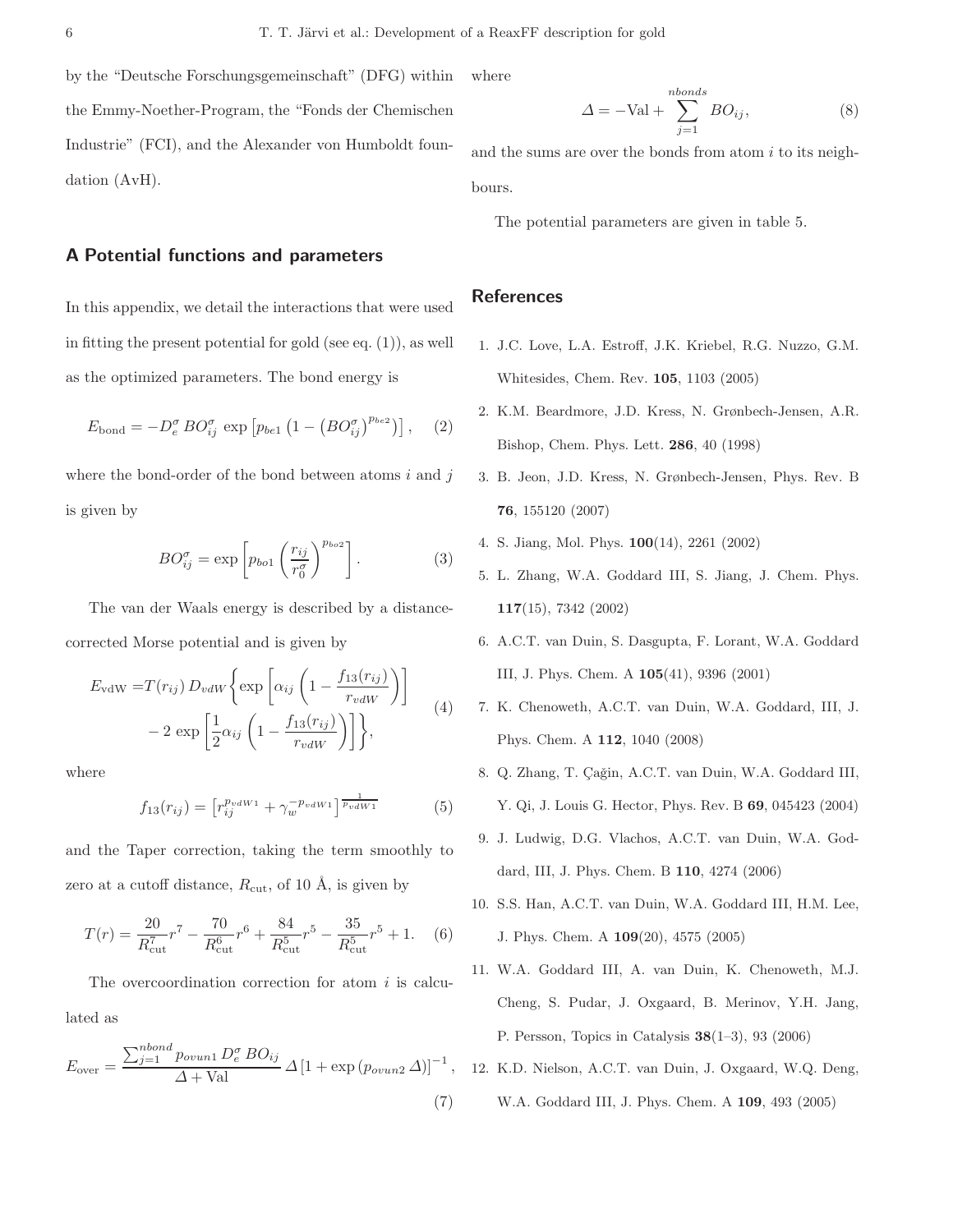- 13. G. Kresse, J. Hafner, Phys. Rev. B 47, 558 (1993)
- 14. G. Kresse, J. Hafner, Phys. Rev. B 49, 14251 (1994)
- 15. G. Kresse, J. Furthmüller, Phys. Rev. B 54, 11169 (1996)
- 16. G. Kresse, J. Furthm¨uller, Comput. Mat. Sci. 6(1), 15 (1996)
- 17. P.E. Blöchl, Phys. Rev. B 50, 17953 (1994)
- 18. G. Kresse, D. Joubert, Phys. Rev. B 59, 1758 (1999)
- 19. J.P. Perdew, K. Burke, M. Ernzerhof, Phys. Rev. Lett. 77(18), 3865 (1996)
- 20. H. Häkkinen, U. Landman, Phys. Rev. B 62(4), R2287 (2000)
- 21. H. Häkkinen, B. Yoon, U. Landman, X. Li, H.J. Zhai, L.S. Wang, J. Phys. Chem. A 107, 6168 (2003)
- 22. X. Gu, M. Ji, S.H. Wei, X.G. Gong, Phys. Rev. B 70, 205401 (2004)
- 23. M.J. Frisch, G.W. Trucks, H.B. Schlegel, G.E. Scuseria, M.A. Robb, J.R. Cheeseman, J. J. A. Montgomery, T. Vreven, K.N. Kudin, J.C. Burant et al., Gaussian O3, Revision C.02, Gaussian, Inc., Wallingford CT, 2004
- 24. H. Basch, M.A. Ratner, J. Chem. Phys. 119(22), 11926 (2003)
- 25. J.F. Ziegler, J.P. Biersack, U. Littmark, The Stopping and Range of Ions in Matter (Pergamon, New York, 1985)
- 26. S.M. Foiles, M.I. Baskes, M.S. Daw, Phys. Rev. B 33(12), 7983 (1986)
- 27. F. Ercolessi, M. Parrinello, E. Tosatti, Phil. Mag. A 58(1), 213 (1988)
- 28. M.S. Stave, D.E. Sanders, T.J. Raeker, A.E. DePristo, J. Chem. Phys. 93(6), 4413 (1990)
- 29. S.B. Sinnott, M.S. Stave, T.J. Raeker, A.E. DePristo, Phys. Rev. B 44(16), 8927 (1991)
- 30. T.J. Raeker, A.E. DePristo, Int. Rev. Phys. Chem. 10(1), 1 (1991)
- 31. A.F. Voter, Los Alamos Unclassified Technical Report #LA-UR-93-3901 (1993)
- 32. F. Cleri, V. Rosato, Phys. Rev. B 48(1), 22 (1993)
- 33. J. Cai, Y.Y. Ye, Phys. Rev. B 54(12), 8398 (1996)
- 34. G.C. Kallinteris, N.I. Papanicolaou, G.A. Evangelakis, D.A. Papaconstantopoulos, Phys. Rev. B 55(4), 2150 (1997)
- 35. H. Chamati, N.I. Papanicolaou, J. Phys.: Condens. Matt. 16, 8399 (2004)
- 36. G. Grochola, S.P. Russo, I.K. Snook, J. Chem. Phys. 123, 204719 (2005)
- 37. D.R. Lide, ed., CRC Handbook of Chemistry and Physics, Internet Version, 88th edn. (Taylor and Francis, 2007)
- 38. L. Brillouin, Phys. Rev. 54, 916 (1938)
- 39. G.E. Jelinek, Phys. Rev. B 3(8), 2724 (1971)
- 40. A.V. Granato, Phys. Rev. Lett. 68(7), 974 (1992)
- 41. M. Forsblom, G. Grimvall, Phys. Rev. B 72, 054107 (2005)
- 42. C.C. Matthai, N.H. March, Phys. Chem. Liq. 44(3), 329 (2006)
- 43. E.A. Brandes, G.B. Brook, eds., Smithells Metals Reference Book, 7th edn. (Butterworth-Heinemann, Oxford, UK, 1992)
- 44. O.L. Anderson, D.G. Isaak, S. Yamamoto, J. Appl. Phys. 65(4), 1534 (1989)
- 45. H.E. Schaefer, Phys. Stat. Sol. A 102, 47 (1987)
- 46. T. Jacob, Electrochim. Acta 52, 2229 (2007)
- 47. B.W. Dodson, Phys. Rev. B 35(2), 880 (1987)
- 48. F. Ercolessi, E. Tosatti, M. Parrinello, Phys. Rev. Lett. 57(6), 719 (1986)
- 49. M.I. Haftel, Phys. Rev. B 48(4) (1993)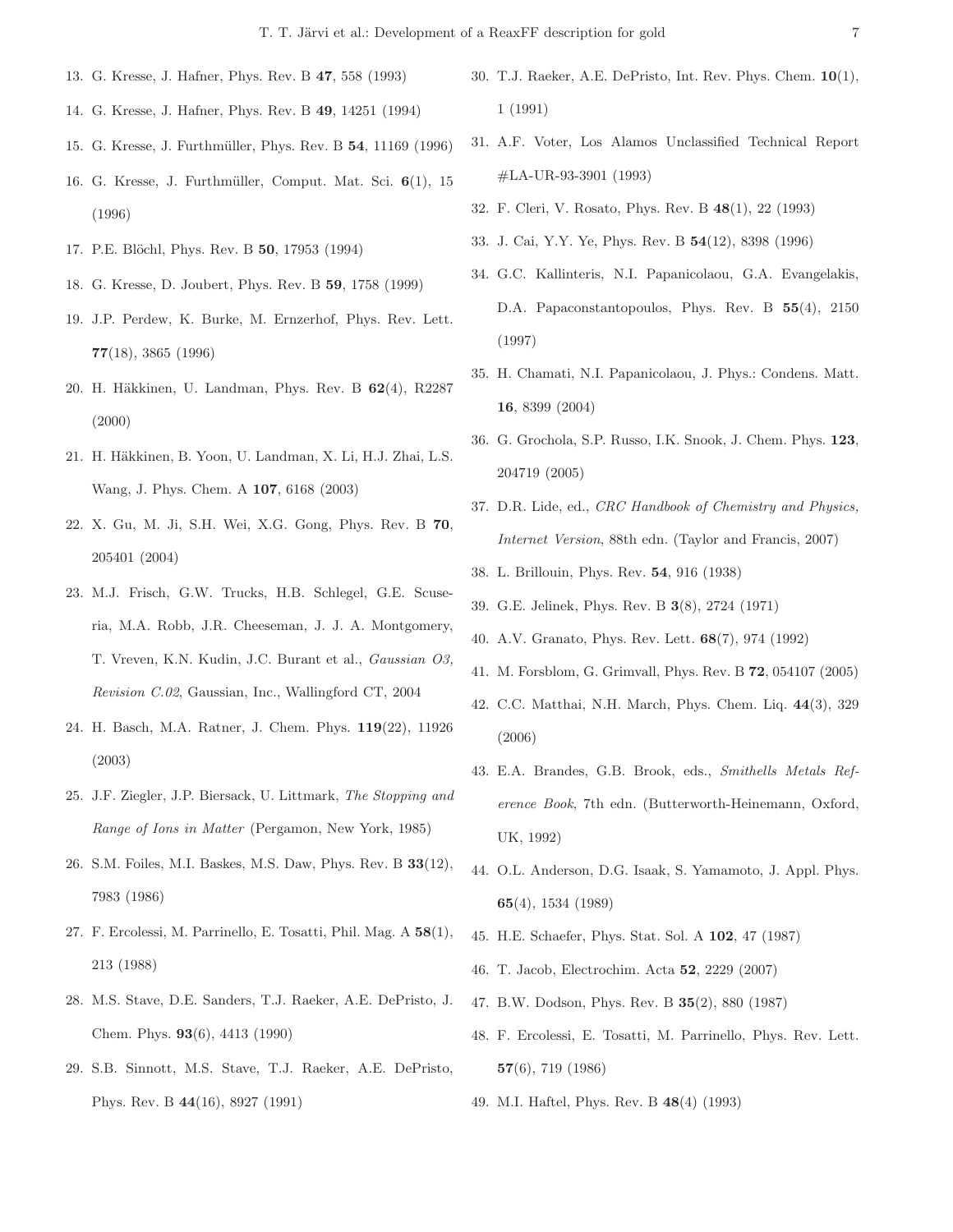- 50. W.R. Tyson, W.A. Miller, Surf. Sci. 62, 267 (1977)
- 51. J.A. Torres, E. Tosatti, A.D. Corso, F. Ercolessi, J.J. Kohanoff, F.D.D. Tolla, J.M. Soler, Surf. Sci. Lett. 426, L441 (1999)

| property                                      | $R$ eax $FF$ | lit.   | ref.          |
|-----------------------------------------------|--------------|--------|---------------|
| $E_{\rm coh}$ / eV                            | 3.91         | 3.93   | $[43]$        |
|                                               |              | 4.28   | <b>LDA</b>    |
|                                               |              | 2.98   | PBE           |
| $E_{\rm hcp} - E_{\rm coh} / \rm eV$          | 0.0002       | 0.0054 | <b>LDA</b>    |
| $E_{\text{bcc}} - E_{\text{coh}}$ / eV        | 0.14         | 0.026  | LDA           |
| $E_{\rm sc} - E_{\rm coh}$ / eV               | 0.86         | 0.28   | LDA           |
| $E_{\text{dia}} - E_{\text{coh}} / \text{eV}$ | 1.17         | 1.01   | LDA           |
| $a_{\text{fcc}}$ / $\AA$                      | 4.06         | 4.078  | [37] (RT)     |
|                                               |              | 4.06   | LDA           |
|                                               |              | 4.17   | PBE           |
| $a_{\text{bcc}}$ / $\AA$                      | 3.21         | 3.23   | <b>LDA</b>    |
| $a_{\rm sc} / \AA$                            | 2.87         | 2.68   | LDA           |
| $a_{\text{dia}} / \AA$                        | 6.62         | 5.98   | <b>LDA</b>    |
| $a_{\rm hcp}$ / Å                             | 2.87         | 2.85   | LDA           |
| $c_{\rm hcp}$ / $\rm \AA$                     | 4.69         | 4.77   | LDA           |
| $c_{11} / 10^{12}$ erg/cm <sup>3</sup>        | 2.49         | 1.92   | $[37]$ $(RT)$ |
| $c_{12}$ / $10^{12}$ erg/cm <sup>3</sup>      | 1.42         | 1.63   | [37] (RT)     |
| $c_{44}$ / $10^{12}$ erg/cm <sup>3</sup>      | 1.47         | 0.42   | [37] (RT)     |
| B / GPa                                       | 177          | 180    | $[44]$        |
|                                               |              | 173    | $[37]$ (RT)   |
|                                               |              | 190    | LDA           |
|                                               |              | 135    | PBE           |
| $E_{\rm vac}$ / $\rm eV$                      | 1.79         | 0.89   | [45, 34]      |

Table 2. Bulk properties of the potential, evaluated at 0 K. The reference values are at 0 K unless room temperature (RT) is specified.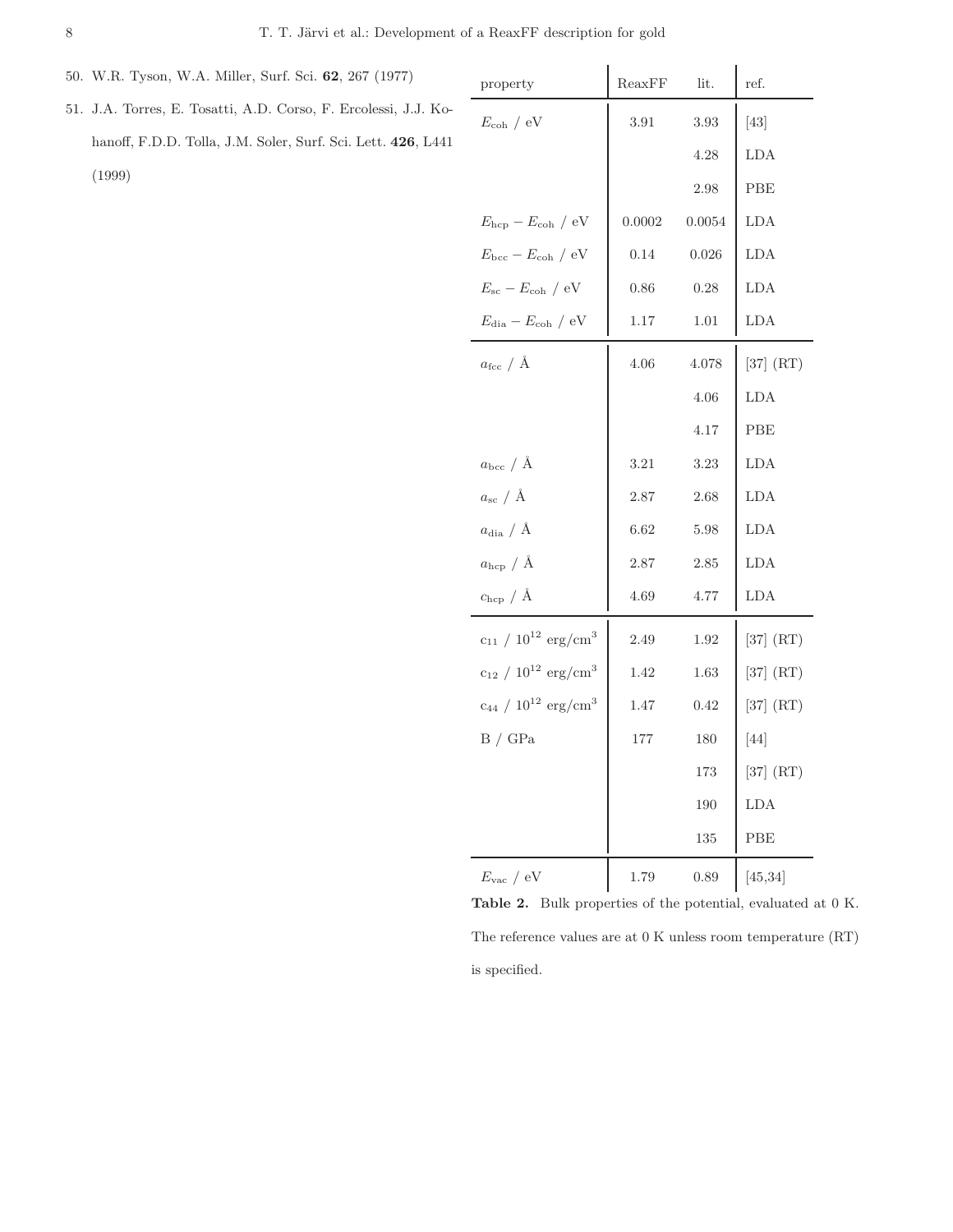| $\rm potential$ | r / A    | E / eV/atom | ref. $/$ note                                   | General parameters          |         |                |
|-----------------|----------|-------------|-------------------------------------------------|-----------------------------|---------|----------------|
| expt.           | $2.47\,$ | $1.17\,$    | $[37]$                                          | parameter                   | value   |                |
| ReaxFF          | 2.52     | 1.20        |                                                 | $p_{vdW1}$                  | 1.5591  |                |
| ${\rm PBE}$     | 2.55     | 1.12        |                                                 |                             |         |                |
| LDA             | 2.49     | 1.44        |                                                 | Atom parameters             |         |                |
| CEM             | 2.47     | 1.15        |                                                 | parameter                   | value   |                |
| $\cal CP$       | 2.58     | 1.47        |                                                 | $r_0^\sigma$ / Å            | 2.0271  |                |
| $C-R$           | 2.31     | 2.42        |                                                 | $-24.7561$<br>$p_{ovun2}$   |         |                |
| ${\rm CY}$      | 2.39     | $2.80\,$    |                                                 | Val                         | $\,1\,$ |                |
|                 |          |             |                                                 |                             |         |                |
| <b>FBD</b>      | 1.81     | 2.41        |                                                 | van der Waals parameters    |         |                |
| Glue            | 2.74     | $0.16\,$    | 2nd min. at $0.6 \text{ eV}$ , $1.2 \text{ Å}$  | parameter                   |         | $_{\rm value}$ |
| $_{\rm GRS}$    | 2.72     | 0.31        | 2nd min. at $0.16 \text{ eV}$ , $2.0 \text{ Å}$ | $r_{vdW} / \AA$             |         | $4.4156\,$     |
| KAL             | $2.27\,$ | $2.78\,$    |                                                 | $D_{vdW}$ / kcal/mol        |         | $0.3446\,$     |
| Voter           | 2.40     | 1.14        |                                                 | $\alpha_{vdW}$              |         | 11.9754        |
|                 |          |             |                                                 | $\gamma_{vdW}$ / $\AA^{-1}$ |         | 2.0434         |
|                 |          |             |                                                 |                             |         |                |

Table 4. Comparison of dimer properties of the different potentials and density functional methods.

| Bond parameters           |           |  |  |  |  |  |  |  |
|---------------------------|-----------|--|--|--|--|--|--|--|
| parameter                 | value     |  |  |  |  |  |  |  |
| $D_e^{\sigma}$ / kcal/mol | 146.6542  |  |  |  |  |  |  |  |
| $p_{bo1}$                 | $-0.1591$ |  |  |  |  |  |  |  |
| $p_{ho2}$                 | 5.3892    |  |  |  |  |  |  |  |
| $p_{be1}$                 | $-0.0295$ |  |  |  |  |  |  |  |
| $p_{be2}$                 | 0.2793    |  |  |  |  |  |  |  |
| $p_{ovun1}$               | 0.3319    |  |  |  |  |  |  |  |

Table 5. Force field parameters. The general parameters were not subjected to fitting, as they are common for a class of potentials.